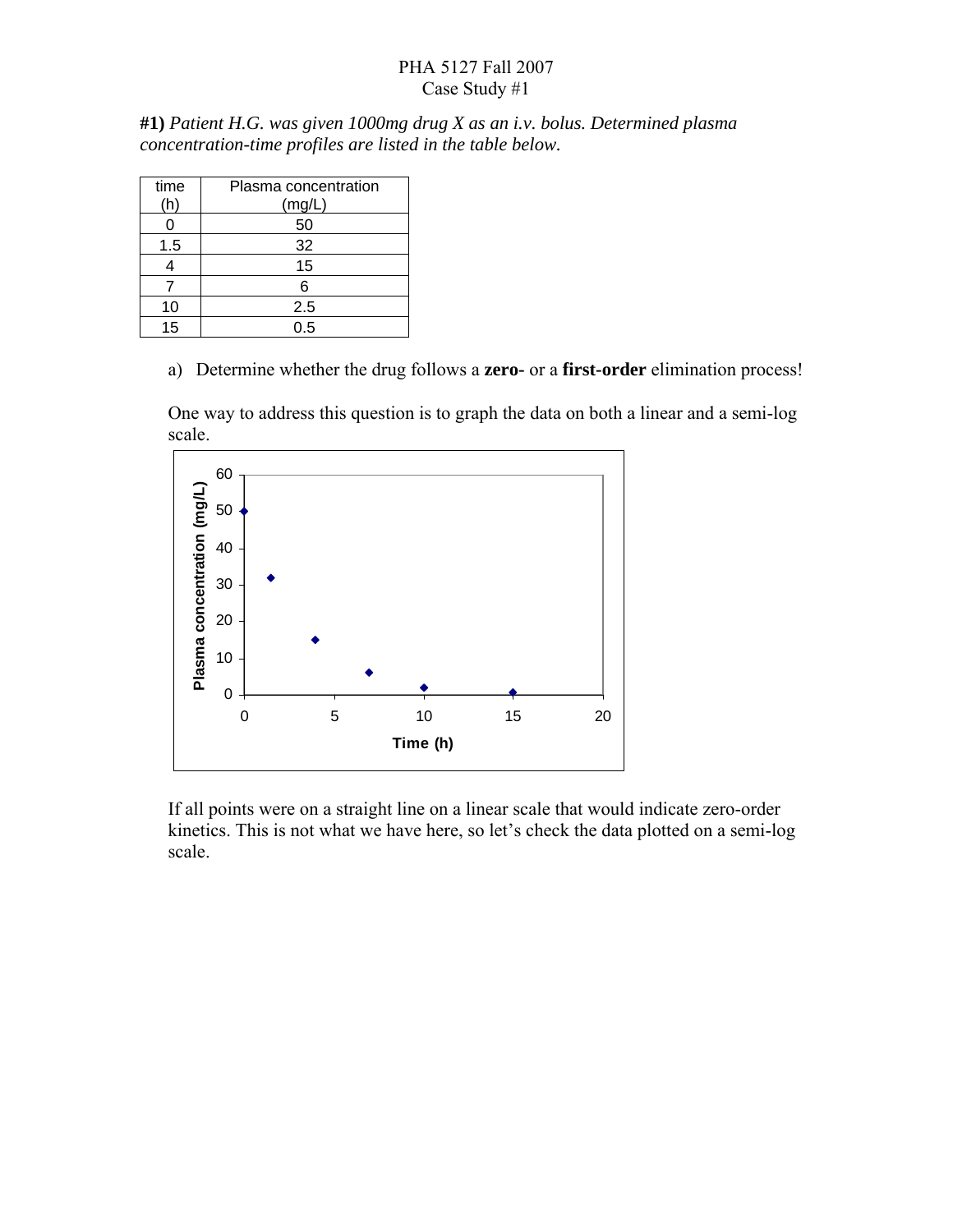



The data points line up almost perfectly on a straight line when we plot the data on a semi-log scale.  $\rightarrow$  first-order kinetics

b) Calculate the elimination rate constant  $(k_e)!$ 

$$
k_e = \frac{\Delta y}{\Delta x} = \frac{\ln C_1 - \ln C_2}{t_2 - t_1} = \frac{\ln \left( \frac{C_1}{C_2} \right)}{t_2 - t_1} = \frac{\ln \left( \frac{50}{15} \right)}{4h - 0h} = 0.3h^{-1}
$$

c) Calculate AUC<sub>0</sub><sub>→∞</sub>!

Use the trapezoidal rule to calculate the area under the curve from time zero to the last time point ( $AUC_{0\rightarrow\text{last}}$ ). The general formula to calculate the area of a trapezoid is:

$$
AUC_{1\to 2} = \frac{C_1 + C_2}{2} * (t_2 - t_1)
$$

Therefore,

$$
AUC_{0\to last} = \begin{pmatrix} \frac{50+32}{2} * (1.5-0) + \frac{32+15}{2} * (4-1.5) + \frac{15+6}{2} * (7-4) + \\ + \frac{6+2.5}{2} * (10-7) + \frac{2.5+0.5}{2} * (15-10) \end{pmatrix} \frac{mg \cdot h}{L} =
$$
  
=  $(41*1.5 + 23.5*2.5 + 10.5*3 + 4.25*3 + 1.5*5 = 61.5 + 58.75 + 31.5 + 12.75 + 7.5) \frac{mg \cdot h}{L} =$   
=  $172 \frac{mg \cdot h}{L}$ 

In order to calculate the area under the curve from the last time point to infinity  $(AUC<sub>last\_inf</sub>)$ , we need to divide last given concentration  $(C<sub>last</sub>)$  by the elimination rate constant  $(k_e)$ .